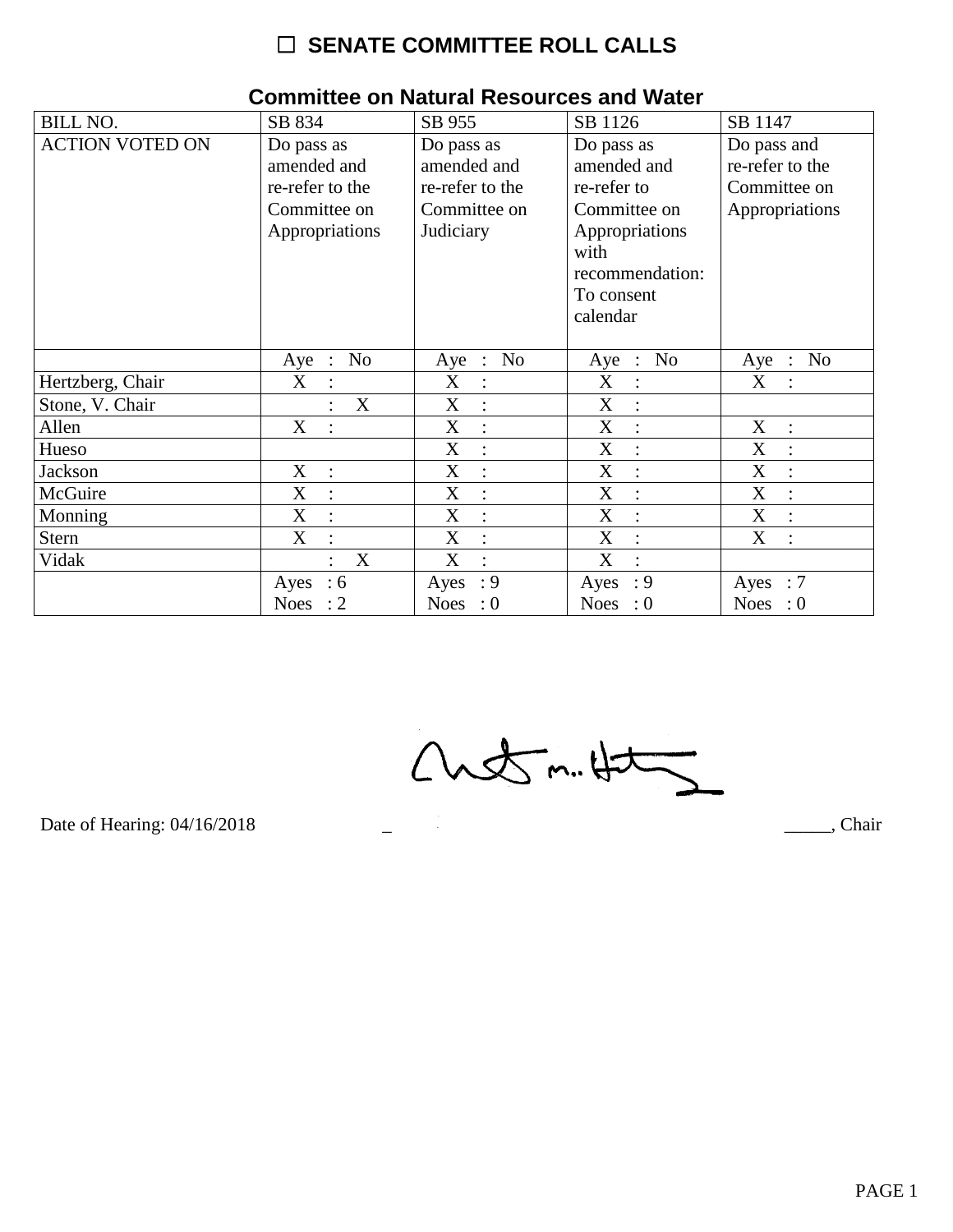# $\Box$  SENATE COMMITTEE ROLL CALLS

| <b>BILL NO.</b>        | SB 1260                   | SB 1301             | SB 1309                   | SB 1310                               |
|------------------------|---------------------------|---------------------|---------------------------|---------------------------------------|
| <b>ACTION VOTED ON</b> | Do pass and               | Do pass and         | Do pass as                | Do pass and                           |
|                        | re-refer to the           | re-refer to the     | amended and               | re-refer to the                       |
|                        | Committee on              | Committee on        | re-refer to the           | Committee on                          |
|                        | Environmental             | Environmental       | Committee on              | Appropriations                        |
|                        | Quality                   | Quality             | Appropriations            | with the                              |
|                        |                           |                     |                           | recommendation:                       |
|                        |                           |                     |                           | To consent                            |
|                        |                           |                     |                           | calendar                              |
|                        |                           |                     |                           |                                       |
|                        | N <sub>o</sub><br>$Aye$ : | No<br>Aye :         | N <sub>o</sub><br>$Aye$ : | N <sub>o</sub><br>Aye<br>$\therefore$ |
| Hertzberg, Chair       | X                         | X<br>$\ddot{\cdot}$ | X                         | X                                     |
| Stone, V. Chair        |                           |                     | X<br>÷                    | X                                     |
| Allen                  | X<br>$\ddot{\cdot}$       | X<br>$\ddot{\cdot}$ | X<br>$\bullet$            | $\boldsymbol{X}$                      |
| Hueso                  | X<br>$\ddot{\cdot}$       | X<br>$\ddot{\cdot}$ | X<br>$\ddot{\cdot}$       | X                                     |
| Jackson                | X                         | X<br>$\ddot{\cdot}$ | X                         | X                                     |
| McGuire                | X<br>$\ddot{\cdot}$       | X<br>$\ddot{\cdot}$ | X<br>$\ddot{\cdot}$       | X                                     |
| Monning                | X                         | X<br>$\ddot{\cdot}$ | X                         | X                                     |
| <b>Stern</b>           | X                         | X<br>$\ddot{\cdot}$ | X<br>$\ddot{\phantom{a}}$ | X                                     |
| Vidak                  |                           | X<br>$\bullet$      | X                         | X                                     |
|                        | Ayes : $7$                | : 8<br>Ayes         | : 9<br>Ayes               | : 9<br>Ayes                           |
|                        | Noes : $0$                | Noes : $0$          | Noes : $0$                | Noes : $0$                            |

#### **Committee on Natural Resources and Water**

Chetm.Ht

Date of Hearing: 04/16/2018

Chair<sub>,</sub> Chair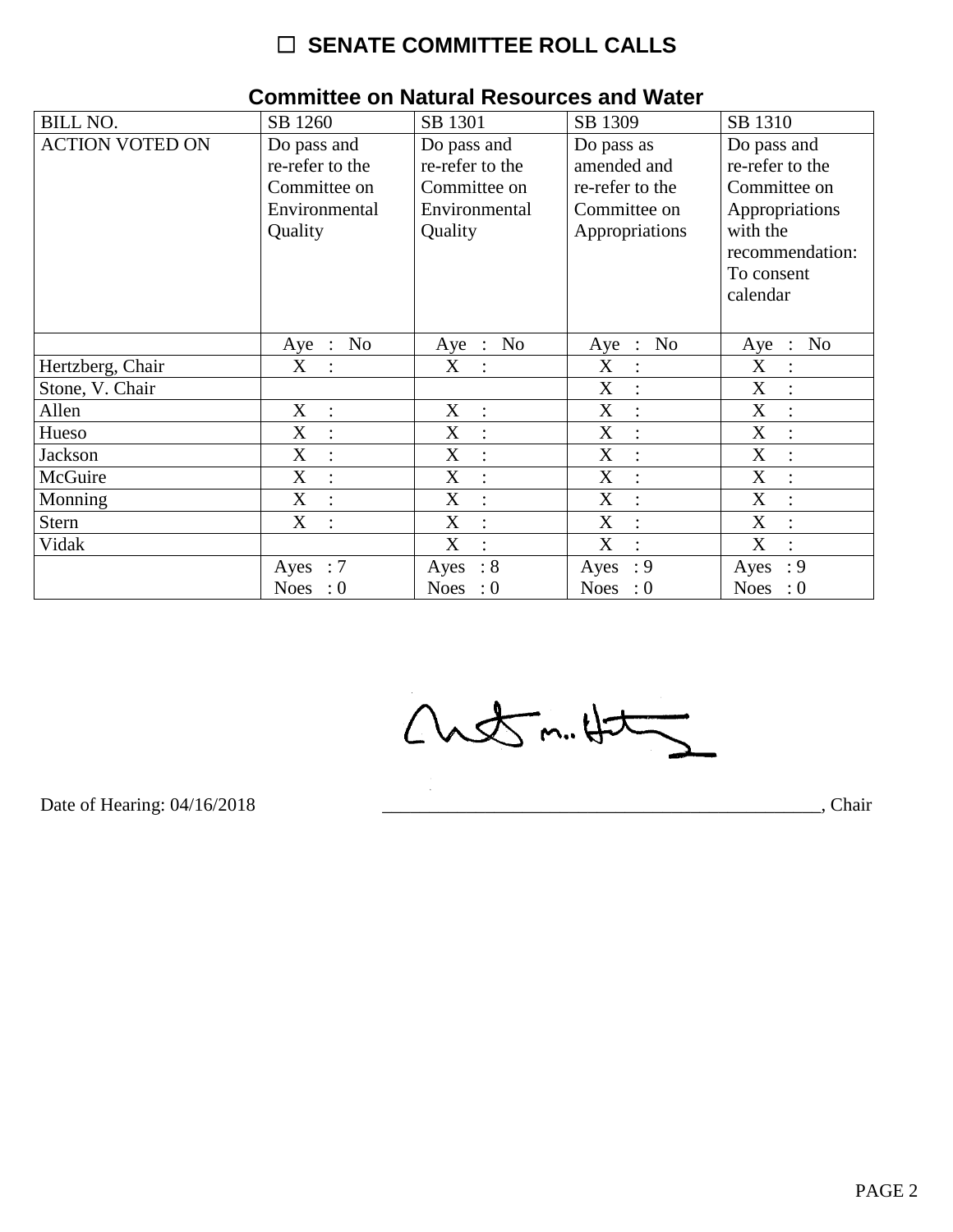# $\Box$  SENATE COMMITTEE ROLL CALLS

| <b>BILL NO.</b>        | SB 1311                                                                                                                         | SB 1316                                                                        | SB 1370                                                                    | SB 1487                                                                |
|------------------------|---------------------------------------------------------------------------------------------------------------------------------|--------------------------------------------------------------------------------|----------------------------------------------------------------------------|------------------------------------------------------------------------|
| <b>ACTION VOTED ON</b> | Do pass as<br>amended and<br>re-refer to<br>Committee on<br>Appropriations<br>with<br>recommendation:<br>To consent<br>calendar | Do pass and<br>re-refer to the<br>Committee on<br>Governmental<br>Organization | Do pass and<br>re-refer to the<br>Committee on<br>Environmental<br>Quality | Do pass and<br>re-refer to the<br>Committee on<br><b>Public Safety</b> |
|                        | No<br>Aye<br>$\ddot{\phantom{1}}$ :                                                                                             | No<br>$Aye$ :                                                                  | N <sub>0</sub><br>$Aye$ :                                                  | N <sub>o</sub><br>Aye<br>$\ddot{\cdot}$                                |
| Hertzberg, Chair       | X<br>$\ddot{\cdot}$                                                                                                             | X                                                                              | X                                                                          | X                                                                      |
| Stone, V. Chair        | X<br>$\ddot{\cdot}$                                                                                                             | X                                                                              | X                                                                          | X                                                                      |
| Allen                  | X<br>$\ddot{\cdot}$                                                                                                             | X                                                                              | X                                                                          | $\mathbf X$                                                            |
| Hueso                  | X<br>$\ddot{\cdot}$                                                                                                             |                                                                                | X<br>$\ddot{\cdot}$                                                        | X                                                                      |
| <b>Jackson</b>         | X                                                                                                                               | X<br>$\ddot{\phantom{a}}$                                                      | X                                                                          | X                                                                      |
| McGuire                | $\boldsymbol{\mathrm{X}}$<br>$\ddot{\cdot}$                                                                                     | X<br>$\ddot{\cdot}$                                                            | X<br>$\ddot{\cdot}$                                                        | $\boldsymbol{\mathrm{X}}$                                              |
| Monning                | X<br>$\ddot{\cdot}$                                                                                                             | X<br>$\ddot{\cdot}$                                                            | X<br>$\ddot{\cdot}$                                                        | X                                                                      |
| <b>Stern</b>           | X<br>$\ddot{\cdot}$                                                                                                             | X<br>$\ddot{\cdot}$                                                            | X<br>$\ddot{\cdot}$                                                        | X                                                                      |
| Vidak                  | X                                                                                                                               | X                                                                              | X                                                                          | X                                                                      |
|                        | : 9<br>Ayes                                                                                                                     | Ayes : $6$                                                                     | :7<br>Ayes                                                                 | : 7<br>Ayes                                                            |
|                        | Noes : $0$                                                                                                                      | Noes : $2$                                                                     | Noes : $2$                                                                 | Noes : $2$                                                             |

#### **Committee on Natural Resources and Water**

 $Custm.4t$ 

Date of Hearing: 04/16/2018

Chair